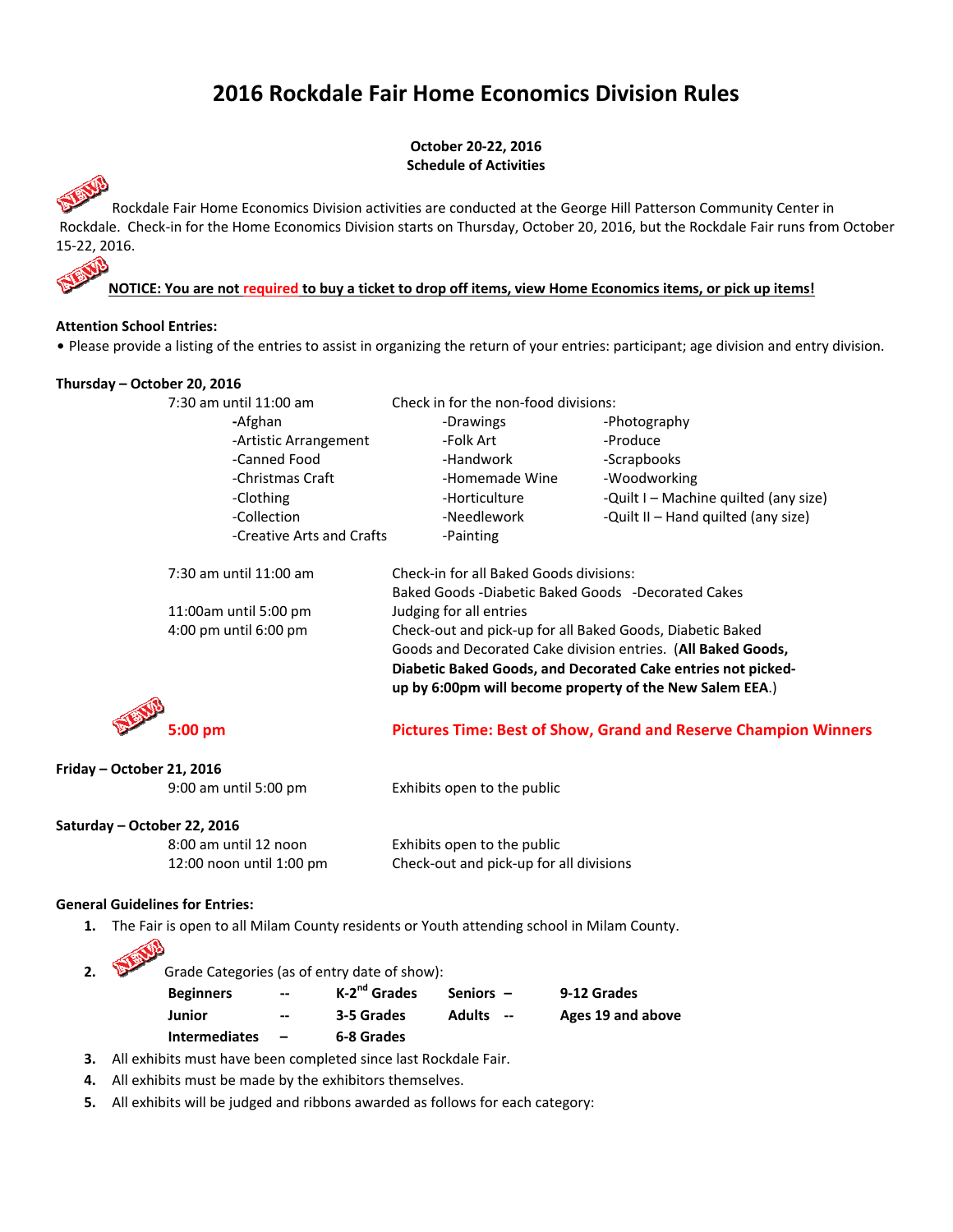- Each division can have one grand champion and one reserve champion selected from 1<sup>st</sup> place winners in the division.
- The divisions will be divided into classes depending on the number of entries.
- Classes in each division will receive ribbons for  $1<sup>st</sup>$  through  $5<sup>th</sup>$  places.
- ∙ If a class has more than 5 entries, other entries will receive a participation ribbon.
- ∙ A Best of Show Winner will be selected from the Grand Champions in each age division.
- **6.** Cash awards will be provided by the New Salem Extension Education Association Club as follows:
	- ∙ Beginner, Junior, Intermediate, and Senior Grand Champion winners will receive \$15 each.
	- ∙ No cash awards will be given to Reserve Champion winners this year.
	- ∙ No cash awards will be provided to Baked Goods, Diabetic Baked Goods or Decorated Cakes for any age group.
	- ∙ No cash awards will be provided to Adult Grand Champion winners.
- **7.** Entry forms will be available at the time of registration or prior to the show from:
	- ∙ Mrs. Barbara Walko, chairman (979) 229‐4902
	- Milam County Extension Office, located at 100 East 1<sup>st</sup>, Cameron, Texas (254) 697-7045
	- ∙ Milam County 4‐H Extension website for Rockdale Fair: http://counties.agrilife.org/mc4h/rockdale‐fair/
	- ∙ Pre‐registration is not required for Rockdale Fair Home Economics Division Entries.
- **8.** Maximum Entries per Division:

**One entry per participant** for the following divisions:

- ∙ Decorated Cakes and Cupcakes
- ∙ Collections

**Six entries per participant** for the following divisions:

| <b>Baked Goods</b>           | <b>Creative Arts &amp; Crafts</b> | Painting        |
|------------------------------|-----------------------------------|-----------------|
| Diabetic Baked Goods         | Drawing                           | Photography     |
| Afghan                       | Folk Art                          | Produce         |
| <b>Artistic Arrangements</b> | <b>Handwork</b>                   | Woodworking     |
| Canned Food                  | Homemade Wine                     | Quilt - Machine |
| Christmas Craft              | Horticulture                      | Quilt - Hand    |
| Clothing                     | <b>Needlework</b>                 |                 |

Example:

- ∙One bread, one cake, one cookie, one candy, one pie and one miscellaneous entry for a total of six entries in the Baked Goods Division.
- ∙Three cakes and three pies for a total of six entries in the Baked Goods Division
- ∙One wreath, five tree decorations for a total of six entries in the Christmas Craft Division
- ∙One collection is the maximum entry for the collection Division
- **9.** All entries must be checked in and checked out at the assigned times.

**10.** Every precaution will be taken to protect articles entered, but in no case will the Rockdale Fair Association or the New Salem Extension Education Association be responsible for loss, damage, theft or breakage or other forms of loss.

- **11.** Judges will not award a prize to any unworthy exhibit. The judges' placing is final.
- **12.** Pictures of the Grand and Reserve Champion winners will be taken at 12:30 pm on Saturday, October 22, 2016.
- **13.** Pictures for the Best of Show Winners will be on 12:30 pm on Saturday, October 22, 2016.

# **Group Educational Exhibit Guidelines:**

- **1.**  Group Educational Exhibits can be prepared by groups and set‐up during the Rockdale Fair for judging. Any Milam County group can enter such as:
	- **∙** Youth and Adult organizations/groups (church, civic, or school)
	- **∙** Child Care Centers
	- **∙** Milam County Extension Education Clubs
	- **∙** Nursing Homes
	- **∙** Milam County 4‐H Clubs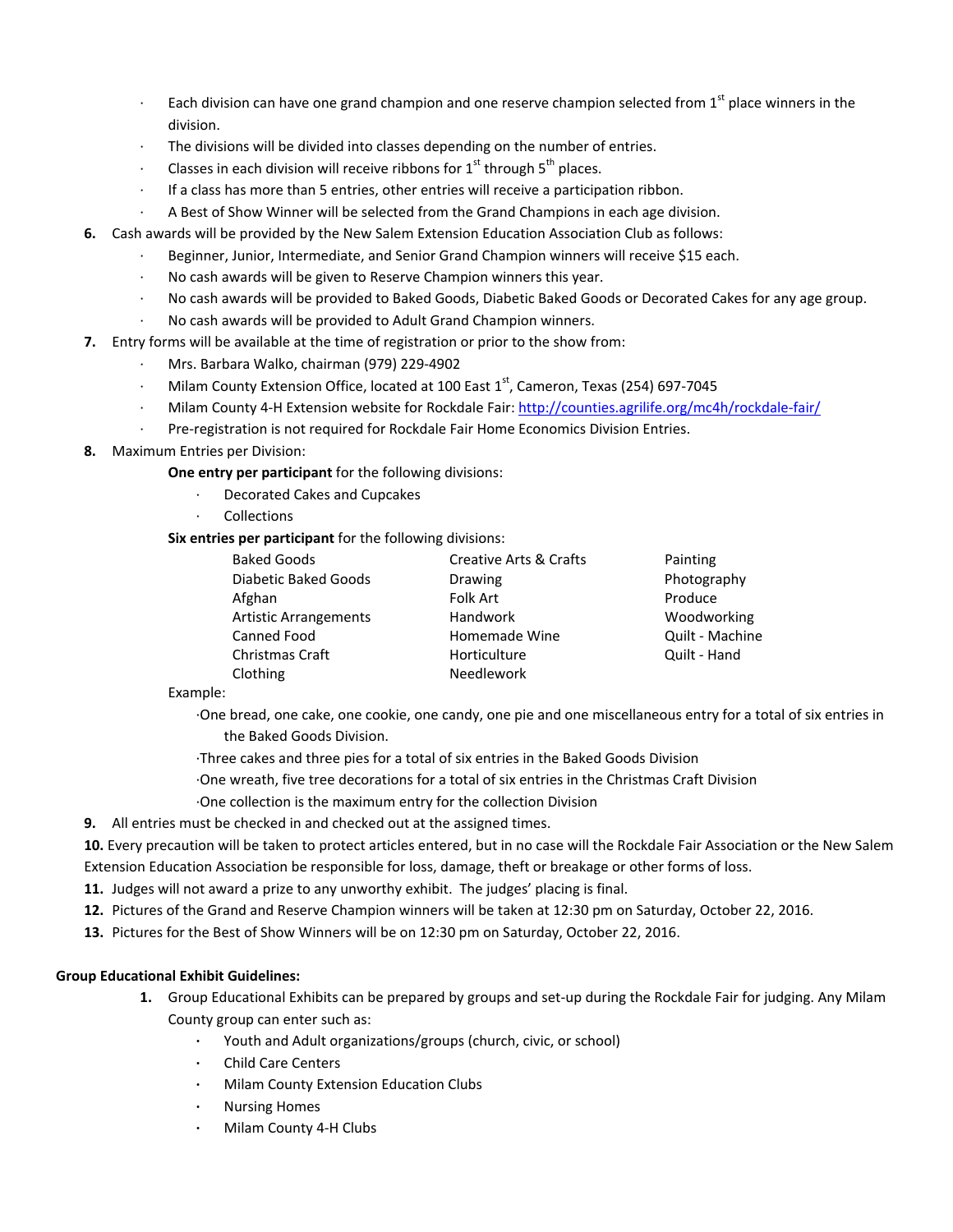- **∙** School Groups
- **2.** Group Exhibits will not be judged, but the group will receive a participation ribbon.
- **3.** Exhibit space is limited to 3 feet deep x 3 feet wide. A smaller space may be used.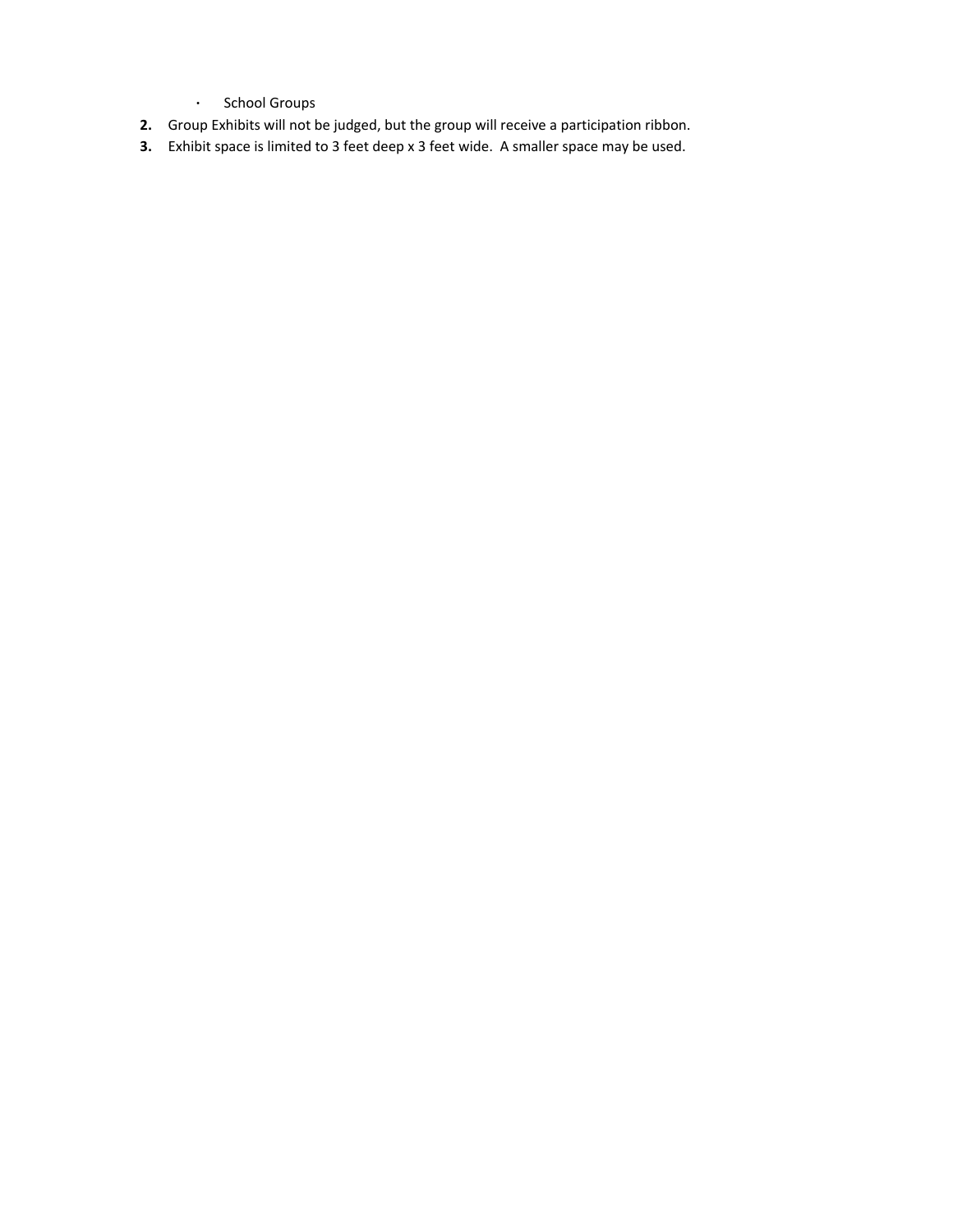# **Divisions**

#### **Baked Goods Division**

**∙**Maximum Entries: Six entries per participant

∙Recipes Must Be Attached to the Entries

∙No professional bakers are allowed to enter

∙Special Awards Presented by Adams Extract

∙Possible Classes may be: Bread (1 loaf or 3 rolls); Cookies (6 of a kind); Pies; Cakes; Candy (6 of a kind); Cupcakes (6 of a kind), Cake Balls (6 of a kind), etc.

∙Disposal containers can be used for food entries.

#### **Diabetic Baked Goods Division**

**∙**Maximum Entries: Six entries per participant

- ∙Recipes Must Be Attached To The Entries
- ∙No professional bakers are allowed to enter
- ∙Special Awards Presented by Adams Extract

∙Possible Classes may be: Bread (1 loaf or 3 rolls); Cookies (6 of a kind); Pies; Cakes; Candy (6 of a kind); Cupcakes (6 of a kind), Cake Balls (6 of a kind), etc.

∙Disposal containers can be used for food entries.

#### **Decorated Cake and Cupcake Division**

**∙**Maximum Entries: Six entries per participant

- ∙Recipes Must Be Attached to the Entries
- ∙No professional bakers are allowed to enter
- ∙Special Awards Presented by Adams Extract

∙Decorated cakes must be completely edible including the decorations and garnishes.

∙Possible Classes may be: Cakes, Cupcakes (6 of a kind)

∙Disposal containers can be used for food entries.

#### **Afghan Division**

**∙**Maximum Entries: Six entries per participant ∙Possible Classes may be: Crochet; Knit

#### **Artistic Arrangement Division**

**∙**Maximum Entries: Six entries per participant ∙Possible Classes may be: Fresh Flowers; Dried Flowers; Silk Flowers; etc.

#### **Canned Food Division**

**∙**Maximum Entries: Six entries per participant ∙All canned products must be exhibited in standard canning jars and sealed with new lids ∙Special Awards Presented by the Ball Home Canning ∙Possible Classes may be: Vegetables; Pickles; Relishes; Fruit; Juices; Salsa; Jams; Jellies; etc.

#### **Christmas Craft Division**

**∙**Maximum Entries: Six entries per participant ∙Possible Classes may be: Tree Decorations; Wreaths, Centerpieces; etc.

#### **Clothing Division**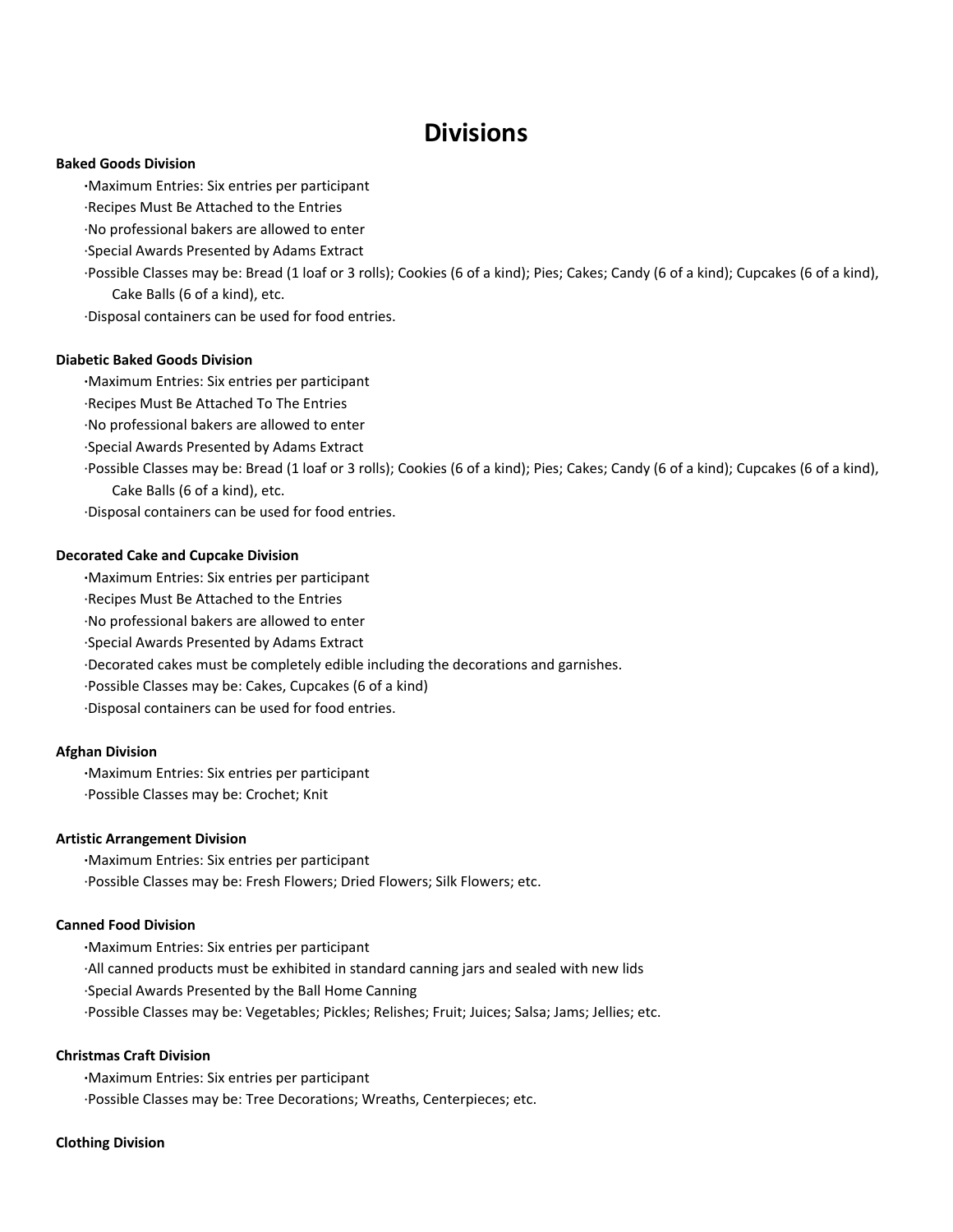**∙**Maximum Entries: Six entries per participant ∙Clothing must be on hangers for display ∙Possible Classes may be: Sewn Clothing; Embellished Clothing; etc.

### **Collection Division**

**∙**Maximum Entries: One entry per participant ∙Collection is a group of five or more items ∙Collections are limited to 36 inch table space ∙Collection ideas – Dolls; Insects; Buttons; Flowers; Shells; Sport Cards; Stamps: Rocks; etc.

### **Creative Arts and Crafts Division**

**∙**Maximum Entries: Six entries per participant ∙Possible Classes may be: Ceramics; Porcelain; Jewelry; Models; Leatherwork; Scrapbooks, etc.

### **Drawing Division**

**∙**Maximum Entries: Six entries per participant ∙Entries can be pen, ink, charcoal, crayon or other media ∙Possible Classes may be: Animals, People, Landscape, Still Life, Flora/Plant, etc.

#### **Folk Art Division**

**∙**Maximum Entries: Six entries per participant

### **Handwork (Crochet and Knitted Items Except Afghans) Division**

**∙**Maximum Entries: Six entries per participant **∙**Possible Classes may be: Crocheted Items; Knitted Items

#### **Homemade Wine Division**

**∙**Maximum Entries: Six entries per participant

∙Wine must have been made in the past year

∙All types can be entered in a regular wine bottle, must be at least one pint

#### **Horticulture Division**

**∙**Maximum Entries: Six entries per participant

∙All plants entered need to have been cared for by the exhibitor for at least 6 months

∙All single specimens must be displayed in a bottle

∙All single specimens must be cut from plants cared for by the exhibitor for at least 6 months

∙Possible Classes may be: Single Specimen; Ferns; Blooming Plants‐Potted; Hanging Baskets; Cacti and Succulents; Potted Foliage Plants; etc.

# **Needlework Division**

**∙**Maximum Entries: Six entries per participant ∙Possible Classes may be: Needlepoint; Embroidery; Cross‐Stitched; etc.

# **Painting Division**

**∙**Maximum Entries: Six entries per participant

∙Entries must be mounted, matted or framed

∙Entries can be oil, water colors, acrylics, and other media

∙Possible Classes may be: Animals, People, Landscape, Still Life; Flora/Plant, etc.